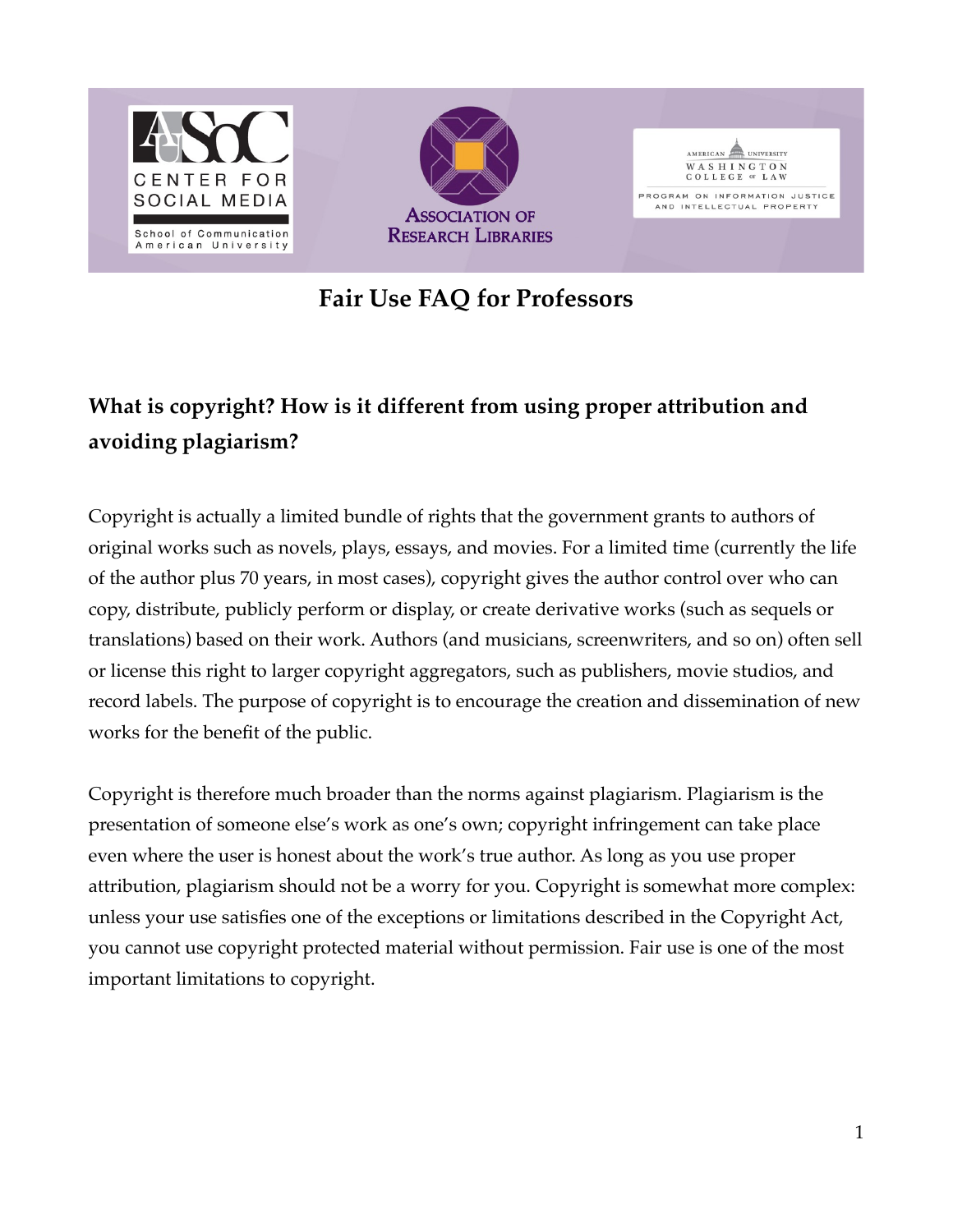#### **What is fair use?**

Fair use is a part of copyright law that allows certain uses of copyrighted works, such as making and distributing copies of protected material, without permission. It evolved over time as judges made case-by-case exceptions to copyright to accommodate uses that seemed legitimate and justifiable regardless of the copyright holder's apparent rights. Typical early fair uses involved criticism, commentary, and uses in an educational or scholarly context. In 1978, fair use became part of the text of the Copyright Act - it's codified at [Section 107.](http://www.law.cornell.edu/uscode/17/107.shtml) In recent years, fair use has been a valuable way to accommodate innovative new uses that involve technology, such as the VCR, Internet search engines, reverse engineering of software, and the like.

As you can see from the text of Section 107, fair use is not a specific exception with clearly defined borders. It continues to evolve as judges consider and apply the four statutory factors to new cases. In every case, however, judges must consider the four factors - the purpose of the use, the nature of the work used, the amount and substantiality of the original work used, and the effect on the market for the original, as well as the overall purposes of copyright. In recent decades, however, fair use decisions have placed a strong emphasis on whether a use is "transformative," a concept first described by Judge Pierre N. Leval in a seminal [law review](http://docs.law.gwu.edu/facweb/claw//LevalFrUStd.htm) [article](http://docs.law.gwu.edu/facweb/claw//LevalFrUStd.htm) published in 1990. [A recent article](http://papers.ssrn.com/sol3/papers.cfm?abstract_id=1874778) by UCLA scholar Neil Netanel concludes that transformativeness has come to dominate fair use decision making in the intervening decades. This form of analysis synthesizes the four statutory factors into two key questions:

1) Did you use the work in a different manner or for a different purpose than the original, in Leval's words: "as raw material, transformed in the creation of new information, new aesthetics, new insights and understandings"?

2) If so, did you use an amount of the original work that is appropriate to your new, transformative purpose?

Illustrative quotations, excerpts, images, and other material used in scholarly writing and teaching can present a very powerful case for transformative use. [A recent memo](http://www.uspto.gov/about/offices/ogc/USPTOPositiononFairUse_of_CopiesofNPLMadeinPatentExamination.pdf) from the US Patent and Trademark Office shows that even copying and distributing entire scholarly articles can be transformative in the right context.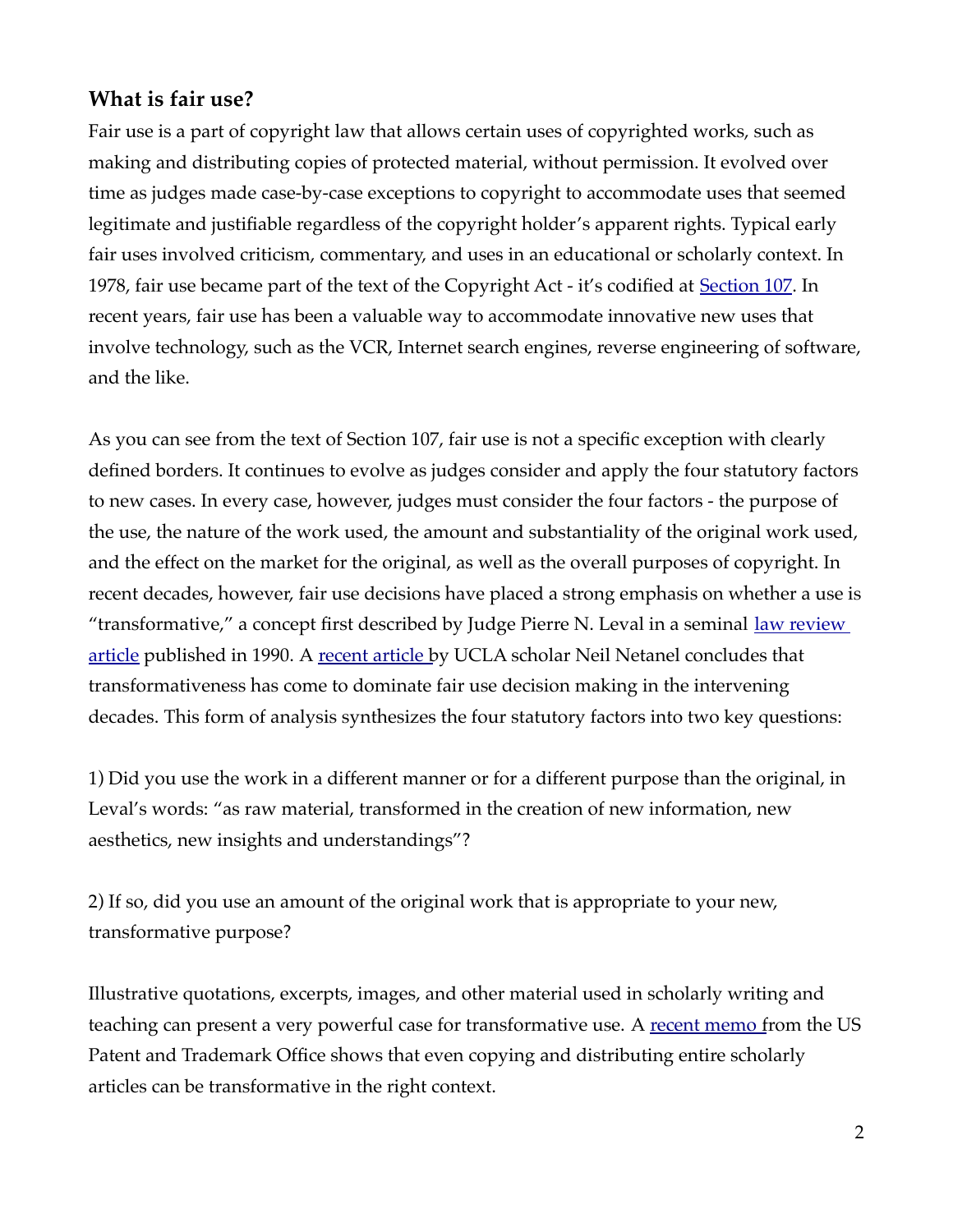# **What about creative commons materials? Licensed materials (as opposed to books the library owns)? Does fair use always apply the same way to everything?**

As part of her copyrights, a copyright holder can license her work for whatever specific uses she likes[. Creative Commons](http://creativecommons.org/) licensing provides a way for authors to announce publicly that their work is available for certain broad types of uses without specific permission, with certain conditions. Works under a CC license can be used in whatever ways and on whatever terms the license specifies, in addition to the uses available under fair use. On the other end of the spectrum, a license can also limit a user's fair use rights; libraries need to be vigilant as they consider which materials to license and on what terms, and users need to be more careful in using materials governed by a license, such as electronic journal articles.

### **I always use proper attribution in my scholarship and in the materials I share with students, and I never plagiarize in my scholarship. Doesn't that insulate me from worry about copyright?**

Unfortunately, no. While using proper attribution can certainly be helpful in showing your good faith, it is not enough on its own to inoculate you against copyright concerns. If your use isn't fair and isn't covered by one of the other exceptions and limitations to copyright, a copyright holder can prevent you from reproducing protected works even when you give her credit, and even when you don't reproduce the entire work. That's why it's important to know how to take advantage of fair use, which allows you to use copyright protected material without seeking permission.

### **Why do I need fair use for my teaching? Aren't there exemptions from copyright law specifically for teaching?**

It's true that the law includes specific exceptions that benefit teachers and their students. In particular, [Section 110 g](http://codes.lp.findlaw.com/uscode/17/1/110)ives teachers special rights to use some works in the classroom and online without asking permission. These provisions can be extraordinarily helpful where they apply, and they apply in some very important situations. They do not cover every situation,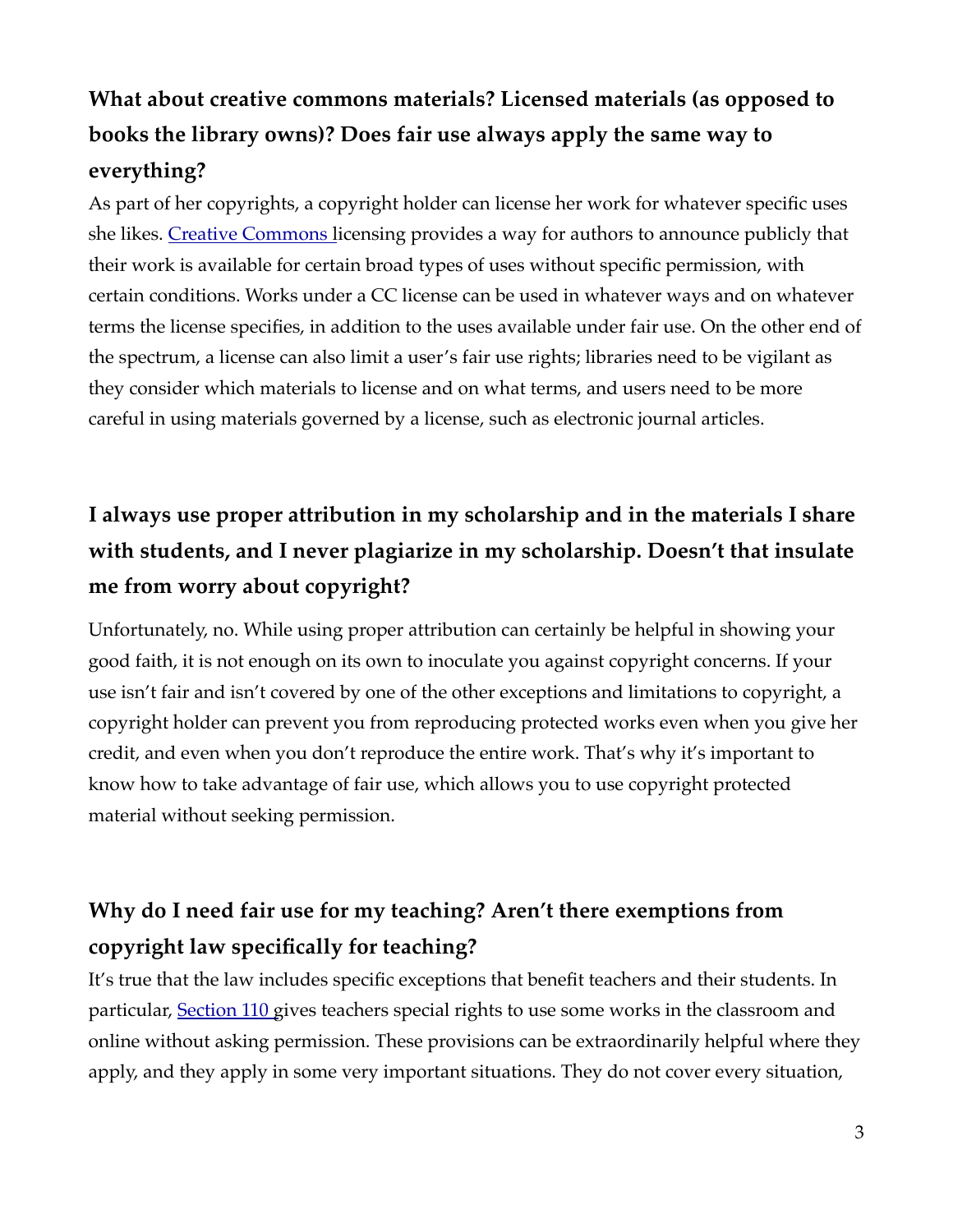however. Indeed, critics have long argued that these specific exceptions are too limited and do not adequately serve the needs of their intended beneficiaries. Fair use is a broad, general, flexible doctrine that can fill important gaps in these specific exceptions, enabling important activities that might fall just beyond the limits of other exceptions. Fair use also allows for important new technological uses that could not have been foreseen by the drafters of the Copyright Act, such as Internet search.

#### **But don't the exemptions for teaching preempt fair use?**

Not at all. Uses not explicitly covered by other exceptions can still be covered by fair use. Indeed, legislative history [shows](http://assets.opencrs.com/rpts/RL33516_20060706.pdf) that congress specifically intended for fair use to be available to cover 'near-miss' cases when it wrote specific exceptions like Section 110(2), also known as the TEACH Act. Indeed, as copyright attorney Jonathan Band argues in his article, ["The Impact of Substantial Compliance with Copyright Exceptions on Fair Use,](http://papers.ssrn.com/sol3/papers.cfm?abstract_id=1966593)" these "near miss" situations should be subject to a kind of 'gravitational pull' that makes a finding of fair use *more* likely.

# **There are lots of guidelines on how much we can use under fair use. The 1976 Classroom Guidelines, for example, look very official. I can't exceed those rules, can I? How do I navigate the sea of guidelines and "rules of thumb" for fair use that I find online?**

First, it's important to know that the only binding authority on the limits of fair use comes from the text of Section 107, where fair use is codified in the law (though the text was never really intended to do more than guide judges as they continued to evolve the doctrine, not bind them to a particular vision of it), and the court cases applying that text to particular facts. Guidelines like the ones created in 1976 do not have the force of law and were never intended to serve as outer boundaries that users would have to obey. Guidelines that give a numerical boundary, like "no more than 10% or 1000 words," are especially dubious, as courts have expressly abandoned such limits, looking instead to the interplay of the four statutory factors and the overarching purposes of copyright. Recent cases have found fair use where entire works were used in highly transformative contexts.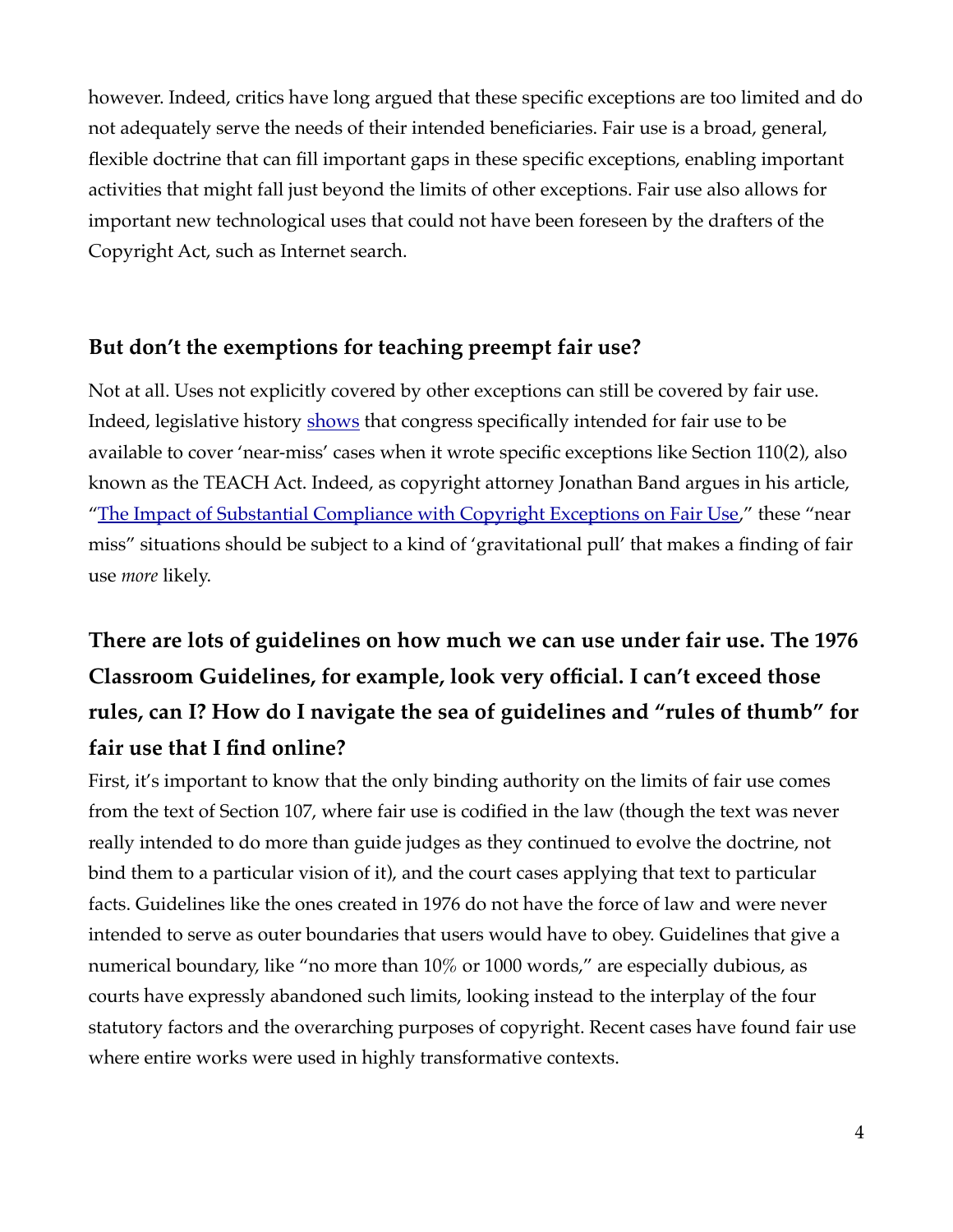Second, it's important to look at the individuals and groups who sponsor the guidelines, FAQs, and websites about fair use as you try to determine how useful or trustworthy they are. Like its predecessors, the Code of Best Practices for Academic and Research Libraries is based on research into the challenges that libraries face and the fair use solutions that librarians themselves favor; it is grounded in two years of interviews and small group discussions with librarians, plus a round of review by a panel of copyright experts. As a statement of community practice, the Code adds a powerful new tool to the existing guidance available to librarians and library users with questions about fair use. Teachers can also look to codes developed by [media literacy educators,](http://www.centerforsocialmedia.org/fair-use/related-materials/codes/code-best-practices-fair-use-media-literacy-education) [open courseware designers,](http://www.centerforsocialmedia.org/ocw) [poets,](http://www.centerforsocialmedia.org/fair-use/related-materials/codes/code-best-practices-fair-use-poetry) and [online video makers](http://www.centerforsocialmedia.org/fair-use/related-materials/codes/code-best-practices-fair-use-online-video) for guidance.

#### **How do I know if the material I put on e-reserves or CMS is a fair use?**

Principle One in the Code of Best Practices in Fair Use for Academic and Research Libraries states that "It is fair use to make appropriately tailored course-related content available to enrolled students via digital networks." There are several enhancements and limitations that modify the principle, but the principle itself includes some key guidance.

First, material should be "appropriately tailored" - meaning instructors should choose works or portions of works that serve your pedagogical purpose, and should not post material that is superfluous. This doesn't mean you must use the least possible amount of material to minimally achieve your teaching goals, or that you can never post entire works when that is the amount that would best serve your teaching. It just means you should be thoughtful as you decide how much to use.

Second, the material should be "course-related." E-reserves and CMS are not copyright-free zones for sharing anything you'd like with students. They are resources for teaching a course, an extension of the physical classroom and the physical reserves desk in the library; therefore, material posted to CMS and e-reserves systems should serve a legitimate pedagogical purpose related to the course.

Third, material posted to these sites should only be accessible to "enrolled students" in a relevant course or program of study. This helps to ensure that posted material is being used in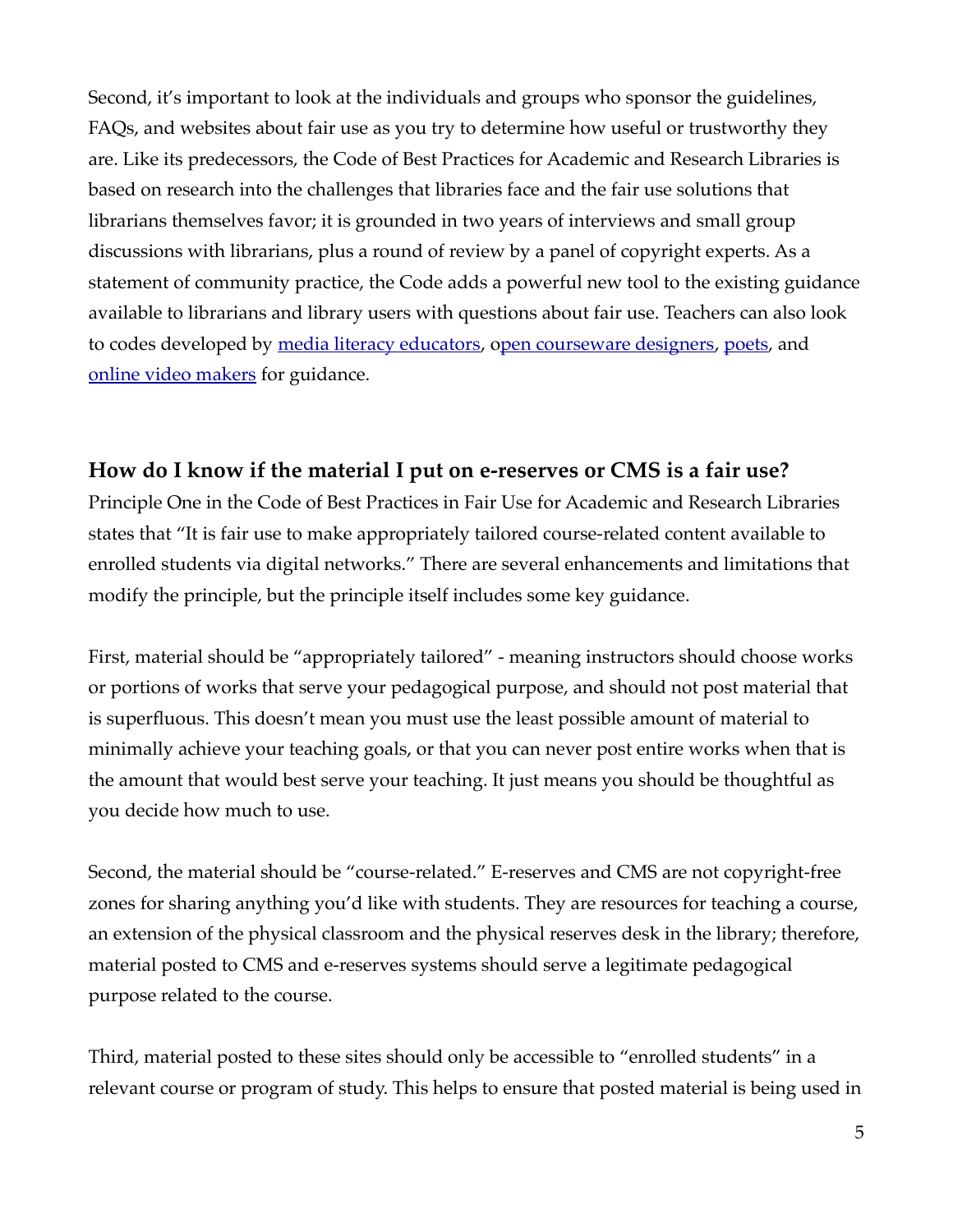a transformative way, e.g., to produce new insights, aesthetics, information, and understanding.

You can also consult pages 9 and 10 of the Code for more Limitations and Enhancements that help further describe how these digital resources can be used consistent with librarians' views of fair use. And, of course, your own library and IT professionals will be able to help you learn more about policies and best practices at your own institution.

### **I'm a writer, myself. I don't want others exploiting my work. Is fair use a threat to my own copyrights?**

Absolutely not. Fair use is only available in situations where authors do not have a legitimate claim to demand permission or payment. Fair use will allow people to use your writings to illustrate a larger trend or idea, or to comment on or criticize your work, or to teach students about your work and how it fits into the history of ideas. It will not let them sell copies of your work without permission, or make any other use that displaces a market you should be able to exploit.

You should welcome fair uses of your work, as they are critical and normal parts of the scholarly enterprise, and they expose your work to new audiences and new analyses that would not otherwise be available. And, equally important, fair use is likely to be an important part of your own scholarship, your own teaching, or both. Making your works available for these kinds of uses is part of the bargain you strike with other authors, who make their own works available to you in the same way.

Imagine a world where you had to ask permission to quote an author in a book review, or to include an excerpt from a letter to illustrate a historical narrative. In addition to the rights you exercise directly under fair use, you benefit from the work that libraries do under the fair use doctrine, including preservation, digitization, operating e-reserves, and serving disabled scholars and students. It's a tremendous bargain, ultimately, to support a doctrine that costs you nothing in terms of legitimate revenue while providing you access to powerful analytical and pedagogical tools, free of charge.